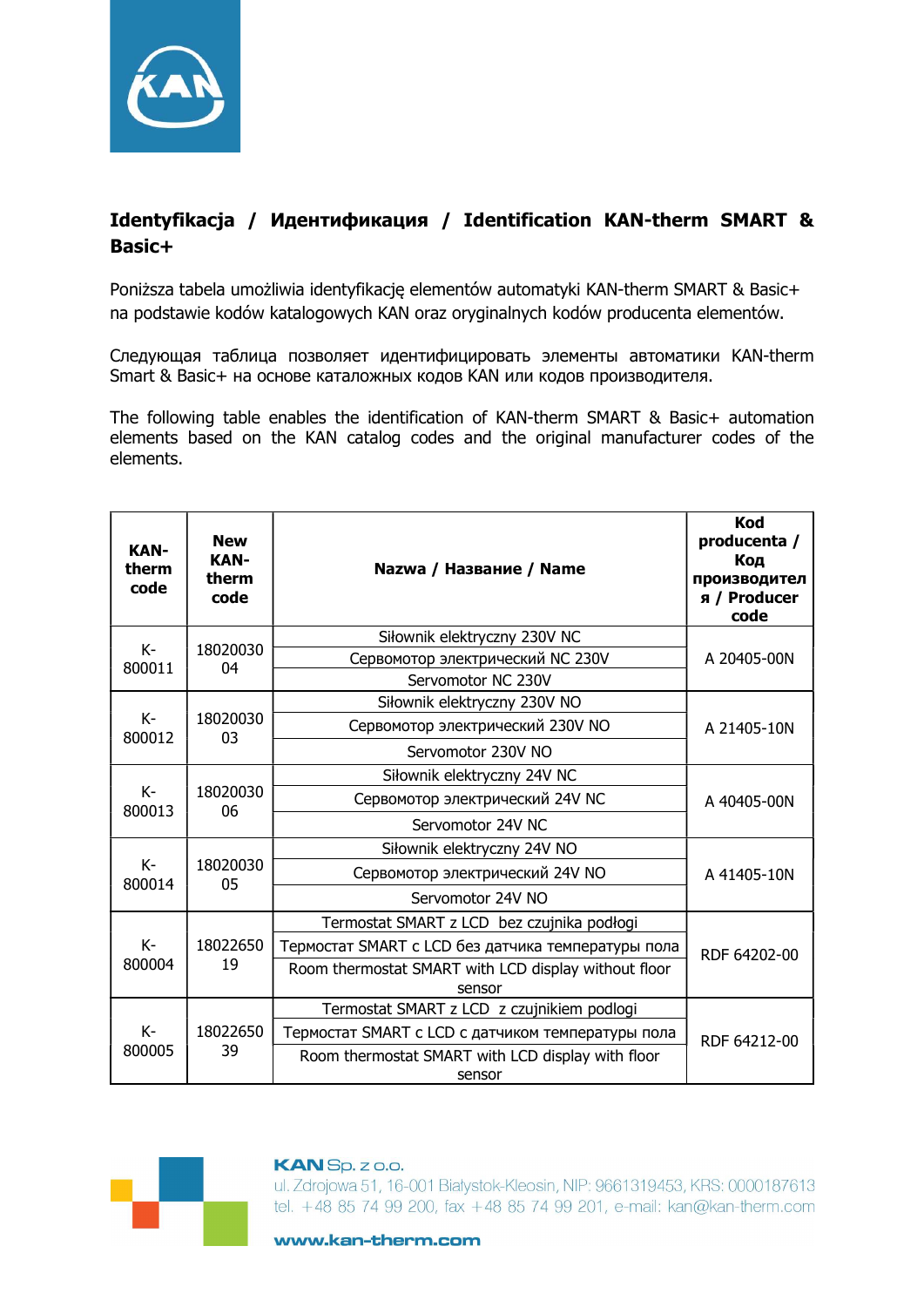

| K-<br>800007   | 18022650<br>08 | Listwa SMART - 4 strefy z LAN 230V                                         |                  |  |
|----------------|----------------|----------------------------------------------------------------------------|------------------|--|
|                |                | Клемная колодка SMART - 4 канальная с LAN 230V                             | BSF 20202-<br>04 |  |
|                |                | Terminal block SMART - 4 zones with LAN module 230V                        |                  |  |
|                |                | Listwa SMART - 4 strefy z LAN i transformatorem 24V                        | BSF 40212-       |  |
| K-<br>800008   | 18022650<br>11 | Клемная колодка SMART - 4 канальная с LAN u                                |                  |  |
|                |                | трансформатором 24V                                                        | 04               |  |
|                |                | Terminal block SMART - 4 zones with LAN module and power<br>converter 24V  |                  |  |
| $K-$<br>800009 | 18022650<br>09 | Listwa SMART - 8 stref z LAN 230V                                          | BSF 20202-<br>08 |  |
|                |                | Клемная колодка SMART - 8 канальная с LAN 230V                             |                  |  |
|                |                | Terminal block SMART - 8 zones with LAN module 230V                        |                  |  |
|                |                | Listwa SMART - 8 stref z LAN i transformatorem 24V                         | BSF 40212-       |  |
| K-             | 18022650       | Клемная колодка SMART - 8 канальная с LAN u                                |                  |  |
| 800010         | 12             | трансформатором 24V                                                        | 08               |  |
|                |                | Terminal block SMART - 8 zones with LAN module and power<br>converter 24V  |                  |  |
|                |                | Listwa SMART - 12 stref z LAN 230V                                         | BSF 20202-<br>12 |  |
| $K-$           | 18022650       | Клемная колодка SMART - 12 канальная с LAN 230V                            |                  |  |
| 800016         | 07             | Terminal block SMART - 12 zones with LAN module 230V                       |                  |  |
|                | 18022650<br>10 | Listwa SMART - 12 stref z LAN i transformatorem 24V                        | BSF 40212-<br>12 |  |
| $K -$          |                | Клемная колодка SMART - 12 канальная с LAN u                               |                  |  |
| 800018         |                | трансформатором 24V                                                        |                  |  |
|                |                | Terminal block SMART - 12 zones with LAN module and power<br>converter 24V |                  |  |
|                | 18022650<br>24 | Termostat analogowy Basic+ 230V                                            |                  |  |
| $K -$          |                | Термостат аналоговый Basic+ 230V                                           | R 20203-10       |  |
| 800214         |                | Analogue room thermostat Basic+ 230V                                       |                  |  |
|                | 18022650<br>25 | Termostat analogowy Basic+ 24V                                             | R 40203-10       |  |
| $K-$<br>800212 |                | Термостат аналоговый Basic+ 24V                                            |                  |  |
|                |                | Analogue room thermostat Basic+ 24V                                        |                  |  |
|                | 18022650<br>32 | Termostat pokojowy Basic+ ogrzewanie/chłodzenie 230V                       | R 20203-40       |  |
| K-<br>800218   |                | Термостат аналоговый Basic+ отопление/охлаждение 230V                      |                  |  |
|                |                | Analogue room thermostat Basic+ heating/cooling 230V                       |                  |  |
|                | 18022650<br>33 | Termostat pokojowy Basic+ ogrzewanie/chłodzenie 24V                        | R 40203-40       |  |
| K-<br>800216   |                | Термостат аналоговый Basic+ отопление/охлаждение 24V                       |                  |  |
|                |                | Analogue room thermostat Basic+ heating/cooling 24V                        |                  |  |
| K-<br>800222   |                | Termostat Basic+ z LCD Standard 230V                                       | RD 20203-<br>10  |  |
|                | 18022650<br>20 | Термостат Basic+ с ЖК-дисплеем Standard 230V                               |                  |  |
|                |                | Room thermostat Basic+ with LCD Standard 230V                              |                  |  |



## **KAN** Sp. z o.o.

ul. Zdrojowa 51, 16-001 Białystok-Kleosin, NIP: 9661319453, KRS: 0000187613 tel. +48 85 74 99 200, fax +48 85 74 99 201, e-mail: kan@kan-therm.com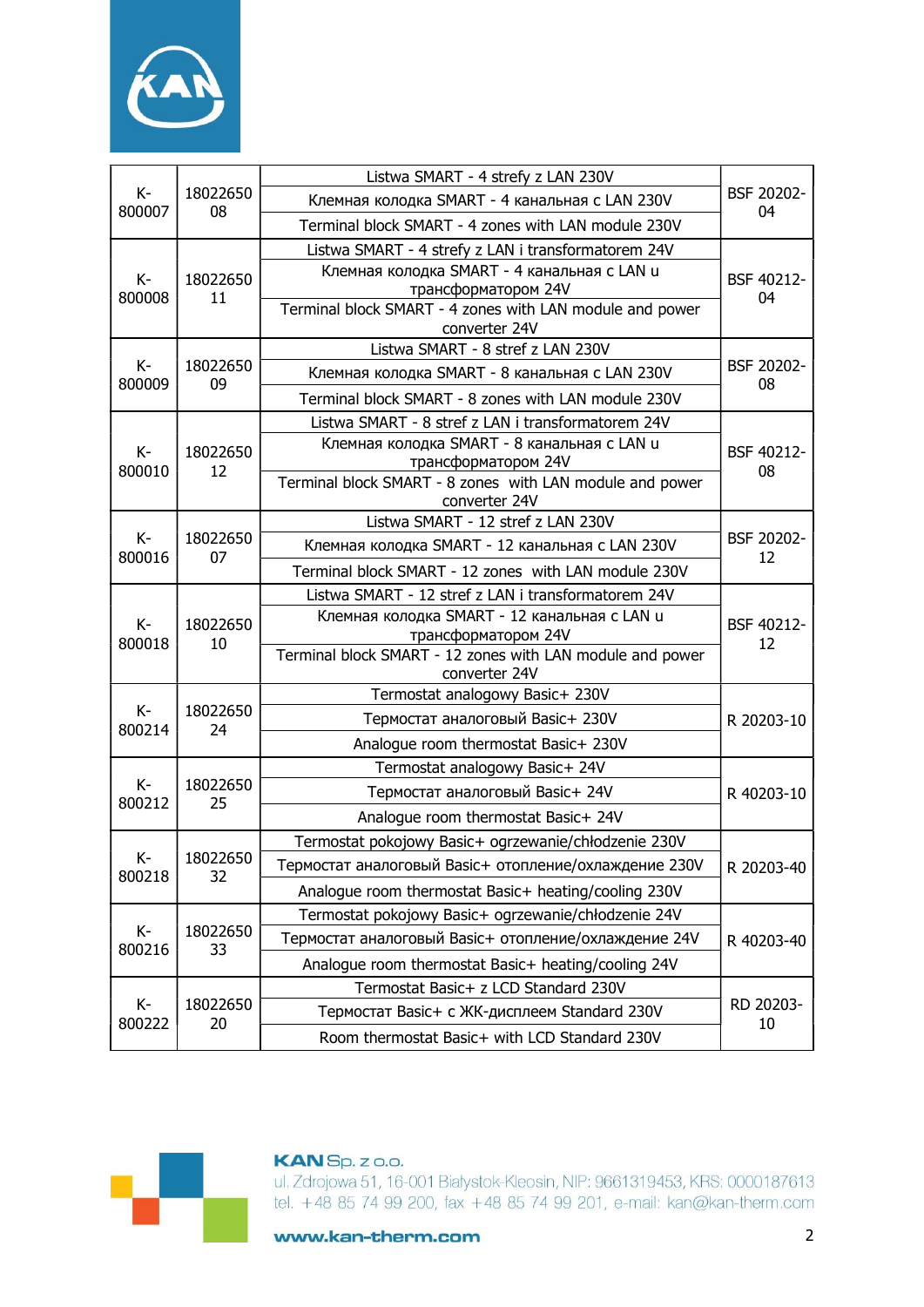

| $K-$<br>800220  | 1802265<br>021 | Termostat Basic+ z LCD Standard 24V                                           |                  |  |
|-----------------|----------------|-------------------------------------------------------------------------------|------------------|--|
|                 |                | Термостат Basic+ с ЖК-дисплеем Standard 24V                                   | RD 40203-<br>10  |  |
|                 |                | Room thermostat Basic+ with LCD Standard 24V                                  |                  |  |
| K-<br>800202    |                | Termostat Basic+ z LCD Control 230V                                           |                  |  |
|                 | 1802012<br>004 | Термостат Basic+ с ЖК-дисплеем Control 230V                                   | RD 25203-<br>60  |  |
|                 |                | Room thermostat Basic+ with LCD Control 230V                                  |                  |  |
| $K -$<br>800204 | 1802012<br>005 | Termostat Basic+ z LCD Control 24V                                            | RD 45203-<br>60  |  |
|                 |                | Термостат Basic+ с ЖК-дисплеем Control 24V                                    |                  |  |
|                 |                | Room thermostat Basic+ with LCD Control 24V                                   |                  |  |
|                 | 1802012<br>006 | Sensor do termostatu z LCD Control 230V i 24V - kabel 3m                      | ES 1000          |  |
| $K-$<br>800206  |                | Датчик для термостата с ЖК-дисплеем Control 230V и 24V -<br>кабель Зм         |                  |  |
|                 |                | Floor sensor for thermostat LCD Control 230V and 24 V - 3m wire               |                  |  |
|                 |                | Czujnik temperatury Basic+ ogrzewanie z ukrytą nastawą 230V                   |                  |  |
|                 | 1802265<br>131 | Датчик температуры Basic+ отопление, с скрытой установкой<br>230V             | R 20003-<br>10   |  |
|                 |                | Temperature sensor Basic+ with concealed pre-settings 230V                    |                  |  |
|                 |                | Czujnik temperatury Basic+ ogrzewanie z ukrytą nastawą 24V                    | R 40003-<br>10N4 |  |
|                 | 1802265<br>132 | Датчик температуры Basic+ отопление, с скрытой установкой<br>24V              |                  |  |
|                 |                | Temperature sensor Basic+ with concealed pre-settings 24V                     |                  |  |
|                 | 1802265<br>133 | Czujnik temperatury Basic+ ogrzewanie/chłodzenie z ukrytą<br>nastawą 230V     | R 20003-<br>40   |  |
|                 |                | Датчик температуры Basic+ отопление/охлаждение, с скрытой<br>установкой 230V  |                  |  |
|                 |                | Temperature sensor Basic+ with concealed pre-settings<br>heating/cooling 230V |                  |  |
|                 | 1802265<br>134 | Czujnik temperatury Basic+ ogrzewanie/chłodzenie z ukrytą<br>nastawą 24V      | R 40003-<br>40N4 |  |
|                 |                | Датчик температуры Basic+ отопление/охлаждение, с скрытой<br>установкой 24V   |                  |  |
|                 |                | Temperature sensor Basic+ with concealed pre-settings<br>heating/cooling 24V  |                  |  |
|                 |                | Listwa Basic+ ogrzewanie/chłodzenie 6 stref 230V                              | B 20502-<br>06   |  |
| K-<br>800226    | 1802212<br>015 | Клеммная колодка Basic+ отопление/охлаждение - 6 зон 230V                     |                  |  |
|                 |                | Terminal block Basic+ heating/cooling - 6 zones 230V                          |                  |  |
| K-<br>800224    | 1802212<br>016 | Listwa Basic+ ogrzewanie/chłodzenie 6 stref 24V                               | B 40502-<br>06   |  |
|                 |                | Клеммная колодка Basic+ отопление/охлаждение - 6 зон 24V                      |                  |  |
|                 |                | Terminal block Basic+ heating/cooling - 6 zones 24V                           |                  |  |
| K-<br>800230    | 1802212<br>013 | Listwa Basic+ ogrzewania/chłodzenia 10 stref 230V                             |                  |  |
|                 |                | Клеммная колодка Basic+ отопление/охлаждение - 10 зон<br>230V                 | B 20502-<br>10   |  |
|                 |                | Terminal block Basic+ heating/cooling - 10 zones 230V                         |                  |  |



ul. Zdrojowa 51, 16-001 Białystok-Kleosin, NIP: 9661319453, KRS: 0000187613 tel. +48 85 74 99 200, fax +48 85 74 99 201, e-mail: kan@kan-therm.com